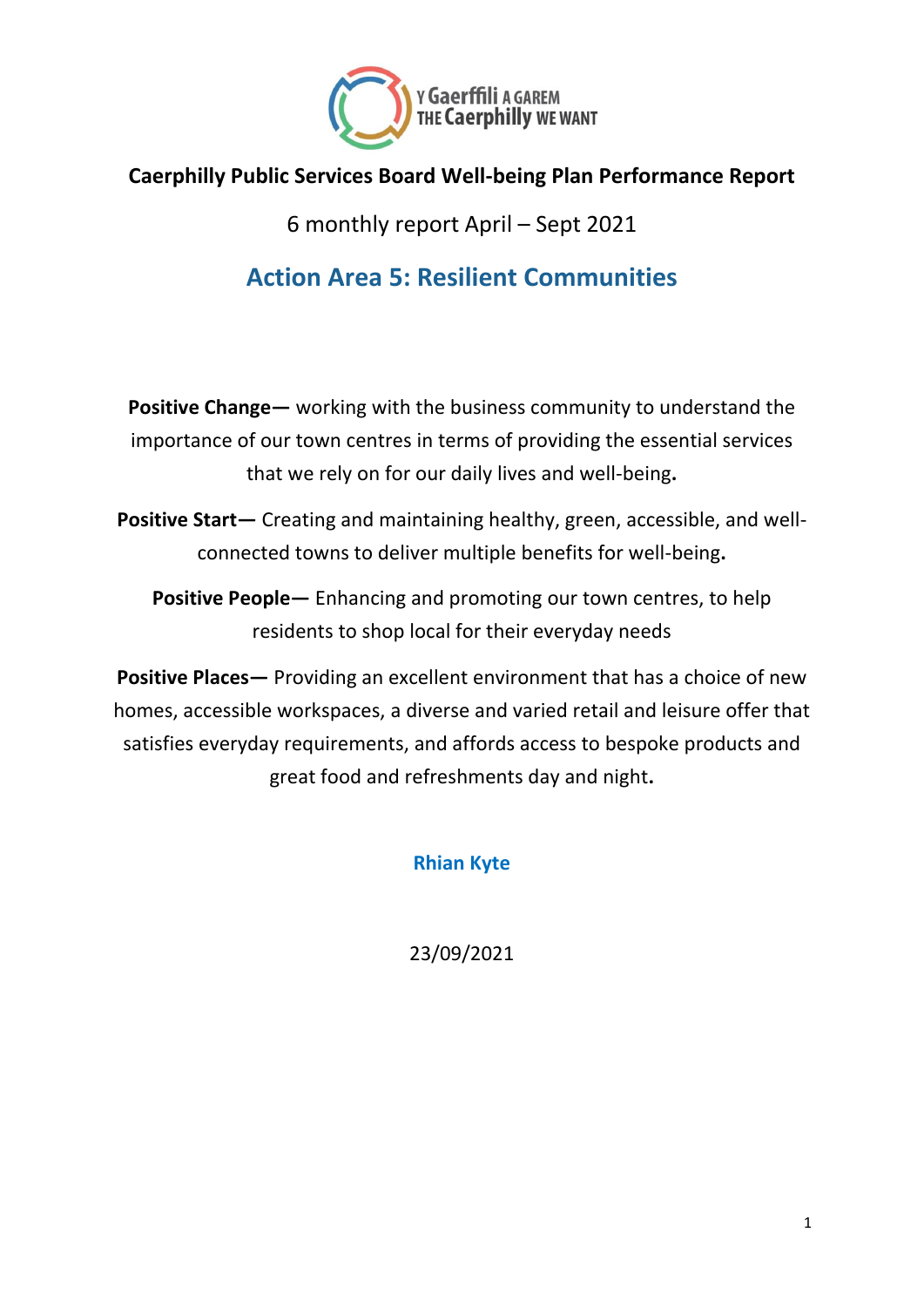

### **Performance Levels**

| Performance measures where identifiable                                                                                                           | Is there a risk this will<br>not be achieved?                                                                     |
|---------------------------------------------------------------------------------------------------------------------------------------------------|-------------------------------------------------------------------------------------------------------------------|
| Free Wi Fi introduced in 5 Principal Towns, 2 Local Centres and<br>introduction of Near me Now                                                    | No                                                                                                                |
| Reduction in the number of problematic empty properties in our<br><b>Town Centres</b>                                                             | This will be dependent on<br>the level of funding<br>available to attract<br>investment into our town<br>centres. |
| Introduction of new homes into town centre locations.                                                                                             | This will be dependent on<br>the level of funding<br>available to attract<br>investment into our town<br>centres. |
| Increase in the number of new businesses created in our<br>Principal Town Centres with the aid of grant support (annual<br>monitoring)            | This will be dependent on<br>the level of funding<br>available to attract<br>investment into our town<br>centres  |
| Increase in the number of new active travel schemes introduced<br>in Principal Town Centres.                                                      | This will be dependent on<br>the level of funding<br>available to attract<br>investment into our town<br>centres  |
| Increase in the number of businesses supported with their<br>training and development needs (Employment mentors' data).                           | No                                                                                                                |
| Increase in the number of prospective employees provided with<br>training in partnership with the college. (Employment mentors'<br>data).         | No                                                                                                                |
| Increase in the number of residential units introduced into<br>Principal Town Centres through new development schemes and<br>property conversions | No                                                                                                                |

| <b>Quantifiable measures</b>                                           | Is there a risk<br>this will not<br>be achieved?                                |
|------------------------------------------------------------------------|---------------------------------------------------------------------------------|
| Increase access to free wi fi to help address digital exclusion.       | No                                                                              |
| Reduce the number of problematic empty properties within the Principal | No.                                                                             |
| Town Centres through proactive action by the Local Authority.          |                                                                                 |
| Increase the number of business start-ups in our Principal Towns.      | This will be<br>dependent on<br>the level of<br>funding available<br>to attract |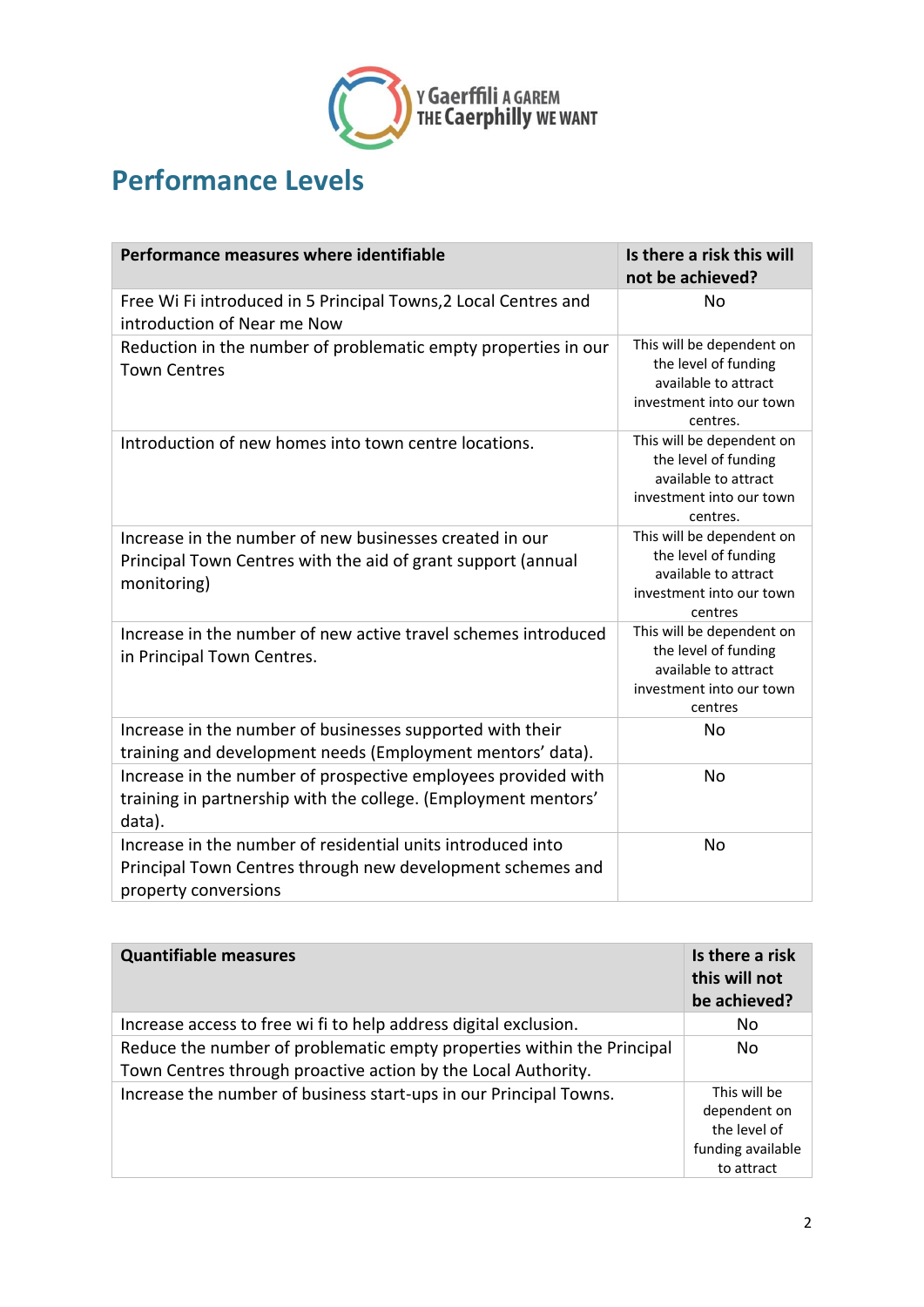

|                                                                                                                                                            | investment into<br>our town centres |
|------------------------------------------------------------------------------------------------------------------------------------------------------------|-------------------------------------|
| Support business with their training and development needs and provide<br>appropriate training for potential employees in partnership with the<br>college. | No.                                 |
| Align active travel funding proposals with emerging Transforming Towns<br>projects.                                                                        | No.                                 |
| Introduce new homes into town centre locations to diversify the uses in<br>town and increase footfall                                                      | No.                                 |

## **Evidence**

| <b>Priority</b>                                                       | <b>Comment</b>                                                                                                                                                                                                                                                                                                                                                                                                                                                               |
|-----------------------------------------------------------------------|------------------------------------------------------------------------------------------------------------------------------------------------------------------------------------------------------------------------------------------------------------------------------------------------------------------------------------------------------------------------------------------------------------------------------------------------------------------------------|
| Digital Towns, data, and marketing                                    | Officers are working with the Communications<br>provider to provide free wi fi roll out to 5<br>Principal Towns and 2 Local Centres to facilitate<br>access and help address digital exclusion. Wi Fi<br>analytics are also being explored and a draft<br><b>Functional Specifications Document has been</b><br>issued for the proposed Analytics & Data Feed.<br>Funding secured for a new Shop Local<br>Campaign.                                                          |
| Empty Properties, Meanwhile Uses and<br><b>Strategic Acquisitions</b> | Funding secured to run a pilot initiative to bring<br>empty properties back into beneficial use in<br>Bargoed. Transforming Towns Funding secured<br>to pilot meanwhile uses and introduce a<br>property enhancement grant.                                                                                                                                                                                                                                                  |
| <b>Supporting Town Centre Business</b><br>growth and start-ups        | <b>Caerphilly Enterprise Grants and Caerphilly</b><br>Start Up Grants supports new and established<br>businesses and community enterprises<br>throughout the County Borough.                                                                                                                                                                                                                                                                                                 |
| <b>Active Travel and Transport</b>                                    | Earlier in 2021 the Council sought resident's<br>views on how cycling and walking provision in<br>Caerphilly can be improved. This public<br>engagement was very successful with over 1000<br>people participating. The Council has carefully<br>considered all the comments and combined<br>public opinion together with other relevant<br>information to produce a draft Active Travel<br>Network Map which will is subject to public<br>consultation up to November 2021. |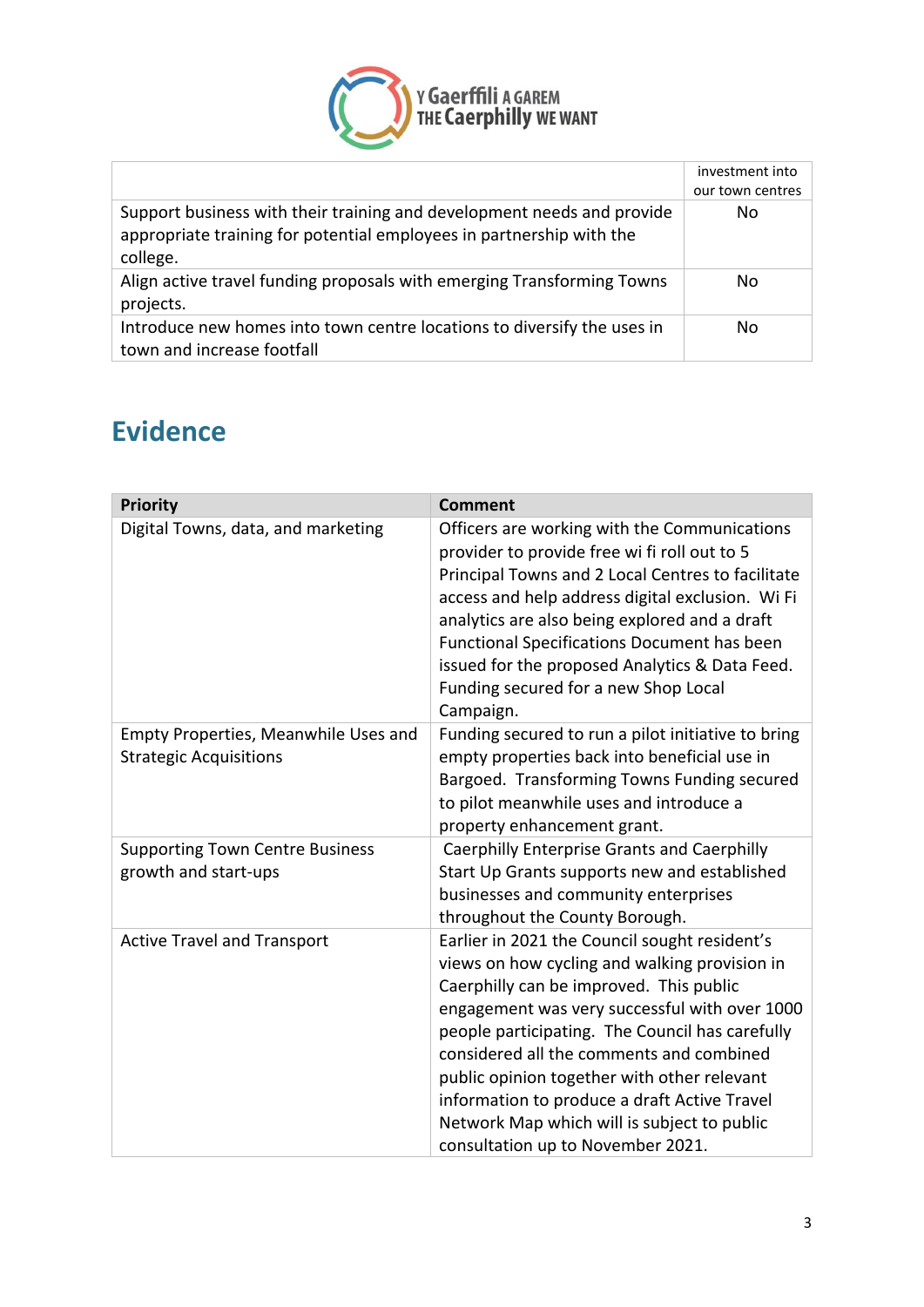

| Town Centre Diversification | Case studies have been provided to illustrate<br>the work being undertaken in this area. PSB<br>organisations also need to identify<br>opportunities when appropriate to locate public<br>sector/third sector commercial occupation in<br>town centres to help diversify towns, increase |
|-----------------------------|------------------------------------------------------------------------------------------------------------------------------------------------------------------------------------------------------------------------------------------------------------------------------------------|
|                             | accessibility to service and enhance footfall.                                                                                                                                                                                                                                           |

# **Key Tasks**

| <b>Ref</b> | <b>Task</b>                                                                                                                                                                                      | <b>Progress</b>                                                                                                                                                                                                                                                                                                                                                                                      |
|------------|--------------------------------------------------------------------------------------------------------------------------------------------------------------------------------------------------|------------------------------------------------------------------------------------------------------------------------------------------------------------------------------------------------------------------------------------------------------------------------------------------------------------------------------------------------------------------------------------------------------|
| A          | Roll out free wi fi to 5 Principal<br>Towns and 2 Local Centres. Wi<br>Fi analytics being explored.                                                                                              | Officers are working with the Communications<br>provider to provide free wi fi roll out to<br>Caerphilly, Risca, Bargoed, Ystrad Mynach,<br>Blackwood, Rhymney, and Newbridge to<br>facilitate access and help address digital<br>exclusion. Wi Fi analytics are also being<br>explored and a draft Functional Specifications<br>Document has been issued for the proposed<br>Analytics & Data Feed. |
| B          | Assess the ability of town<br>centre traders to offer<br>increasingly popular digital<br>services such as click and<br>collect, and look to share best<br>practice where this has<br>worked well | Several platforms are being explored with a<br>view to running a pilot to complement the<br>provision of free wi fi in our town centres.<br>Working Group is in the process of being set up<br>with providers and business to trail a new app<br>for the digital High Street.                                                                                                                        |
| C          | <b>Establishment of enforcement</b><br>action plan - targeting<br>statutory action on empty<br>properties in Principal Town<br>Centres with an initial focus on<br>Bargoed.                      | Empty Property Action Plan prepared and<br>submitted to Welsh Government. Funding<br>secured to run a pilot initiative to bring empty<br>properties back into beneficial use in Bargoed.<br>If this proves successful, the focus will then<br>move to other towns. Transforming Towns<br>Funding secured to pilot meanwhile uses and<br>for property enhancement grants.                             |
| D          | <b>Supporting Town Centre</b><br>Business growth and start-ups.                                                                                                                                  | The Caerphilly Enterprise Fund actively<br>supports new and established businesses and<br>community enterprises throughout the County<br>Borough. It is aimed at small and medium sized<br>enterprises with less than 250 employees. The<br>Caerphilly Start-Up Grant provides a grant<br>scheme delivered through a partnership with                                                                |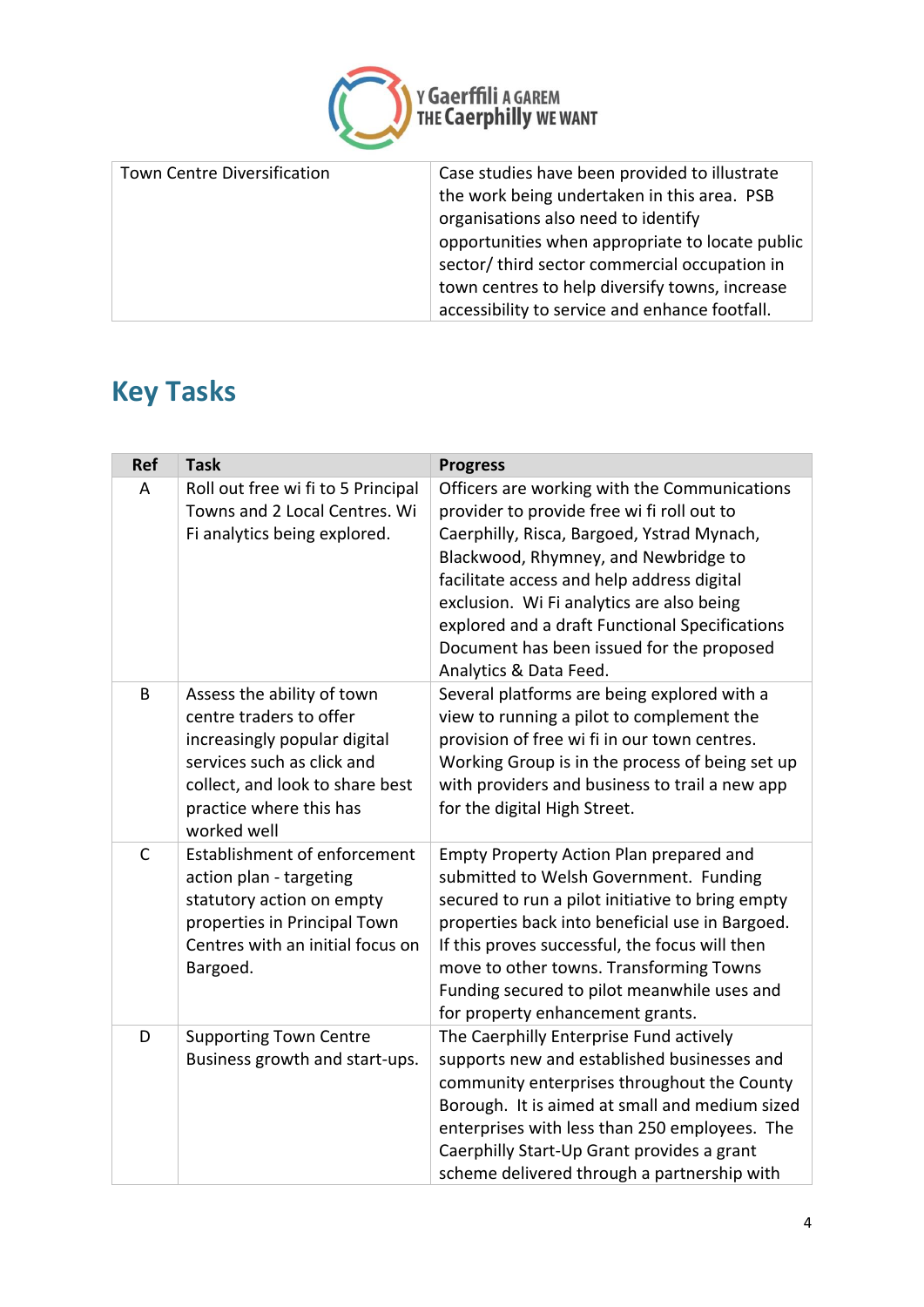

|   |                                                                                    | UK Steel Enterprise and Caerphilly County<br>Borough Council. It is designed to help residents<br>of Caerphilly County Borough set up a full-time<br>business for the first time, who are not able to<br>access any other sources of funding. The<br>Caerphilly Business Start-Up Grant provides<br>financial support to help eligible new<br>businesses develop and grow. Applications are<br>continuously assessed by the Business<br>Enterprise Renewal Team and both initiatives |
|---|------------------------------------------------------------------------------------|--------------------------------------------------------------------------------------------------------------------------------------------------------------------------------------------------------------------------------------------------------------------------------------------------------------------------------------------------------------------------------------------------------------------------------------------------------------------------------------|
| E | Review active travel                                                               | are over-subscribed.<br>The Active Travel (Wales) Act 2013 requires all                                                                                                                                                                                                                                                                                                                                                                                                              |
|   | requirements around town<br>centre access across the 5<br>Principal Towns.         | local authorities in Wales to continuously<br>improve their active travel routes and plan<br>how routes will join up to form networks so<br>that people can more easily get around by<br>bicycle or as a pedestrian for their everyday<br>journeys to work, school and other local<br>destinations.                                                                                                                                                                                  |
|   |                                                                                    | Following a period of public engagement, the<br>legislation requires councils to undertake<br>statutory consultation to give the public the<br>opportunity to check their opinions have been<br>taken on board. This is the stage Caerphilly<br>County Borough Council has reached and a<br>draft Active Travel Network Map is subject to<br>public consultation up to November 2021.                                                                                                |
|   |                                                                                    | The legislation is primarily (but not exclusively)<br>based on settlements with a population of<br>more than 2000. In Caerphilly County Borough<br>this means we are consulting about<br>improvements to the walking and cycling<br>routes in; Aberbargoed, Abercarn, Abertridwr,<br>Bargoed, Blackwood, Caerphilly, Llanbradach,<br>Newbridge, New Tredegar, Nelson,<br>Pontllanfraith, Pontlottyn, Risca, Rhymney,<br>Ystrad Mynach, Wattsville.                                   |
| F | Investigate and encourage all                                                      | PSB organisations to identify opportunities                                                                                                                                                                                                                                                                                                                                                                                                                                          |
|   | opportunities to locate public<br>sector/ third sector<br>commercial occupation in | when appropriate to locate public sector/ third<br>sector commercial occupation in town centres<br>to help diversify towns, increase accessibility to                                                                                                                                                                                                                                                                                                                                |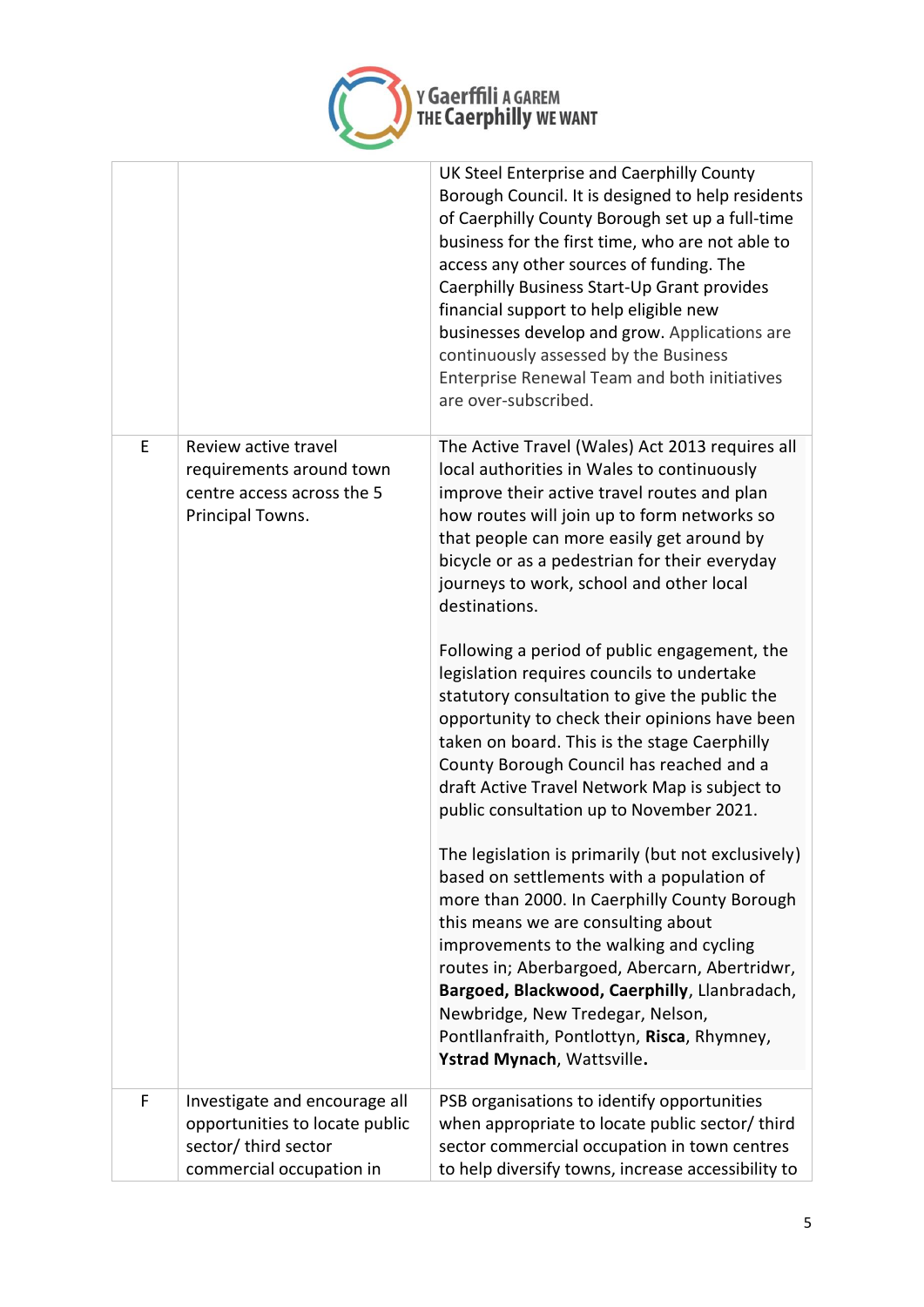

| town centres. To include<br>service hubs, health, and well-<br>being provision to increase<br>accessibility and enhance<br>footfall etc. | service and enhance footfall. town centres to<br>help diversify towns, increase accessibility to<br>service and enhance footfall. .                                                                                                                                                                                                                                                                                                                                                                                                                                                                                                                                                                                                                                                                                                                                                                                                                                                                                                                                                                                                                                                                                                                                                                                                                                                                                                                                                                                                                                                                                                                                                                                                                                                                                                           |
|------------------------------------------------------------------------------------------------------------------------------------------|-----------------------------------------------------------------------------------------------------------------------------------------------------------------------------------------------------------------------------------------------------------------------------------------------------------------------------------------------------------------------------------------------------------------------------------------------------------------------------------------------------------------------------------------------------------------------------------------------------------------------------------------------------------------------------------------------------------------------------------------------------------------------------------------------------------------------------------------------------------------------------------------------------------------------------------------------------------------------------------------------------------------------------------------------------------------------------------------------------------------------------------------------------------------------------------------------------------------------------------------------------------------------------------------------------------------------------------------------------------------------------------------------------------------------------------------------------------------------------------------------------------------------------------------------------------------------------------------------------------------------------------------------------------------------------------------------------------------------------------------------------------------------------------------------------------------------------------------------|
| G<br>Increase and diversify the<br>town centre offer to increase<br>the number of residents<br>residing in town centres.                 | Town centre living is now regarded as a key<br>element in regenerating towns. New housing<br>strengthens community ownership of town<br>centres, creates vibrancy throughout the day<br>and importantly generates footfall to sustain<br>retail, leisure, and other uses. Regeneration<br>Officers are working with several property<br>owners to diversify our town centres and<br>increase the number of residents living in towns<br>in the county borough. Two recent examples in<br>Blackwood are outlined as follows:<br>87-89 High Street is a landmark building in that<br>has been vacant for a number of years. The<br>owners acquired the property in 2019, with a<br>plan to let it out, however, it is apparent that<br>there is no longer a need or requirement for<br>large retail premises in Blackwood. Therefore,<br>the property has been converted with grant<br>support into five, smaller retail units at the<br>ground floor, facing onto High Street. The rear<br>of the ground floor and the first floor have been<br>converted into nine residential town centre<br>units, providing accommodation for up to 18<br>people.<br>195 - 197 High Street, covers two properties<br>also located on the high street. 195 is a three-<br>storey property while 197 is a two-storey<br>property.<br>The upper floors of both premises have been<br>vacant for a several years, solely used for<br>storage and were in a poor state of repair.<br>This project upgraded and refurbished the<br>property to building regulation standards and<br>converted the vacant upper floors to provide<br>much needed residential accommodation<br>within the centre of Blackwood. The project has<br>improved the streetscape, secured two existing<br>businesses, and created 5 self-contained one-<br>and two-bedroom rental units. |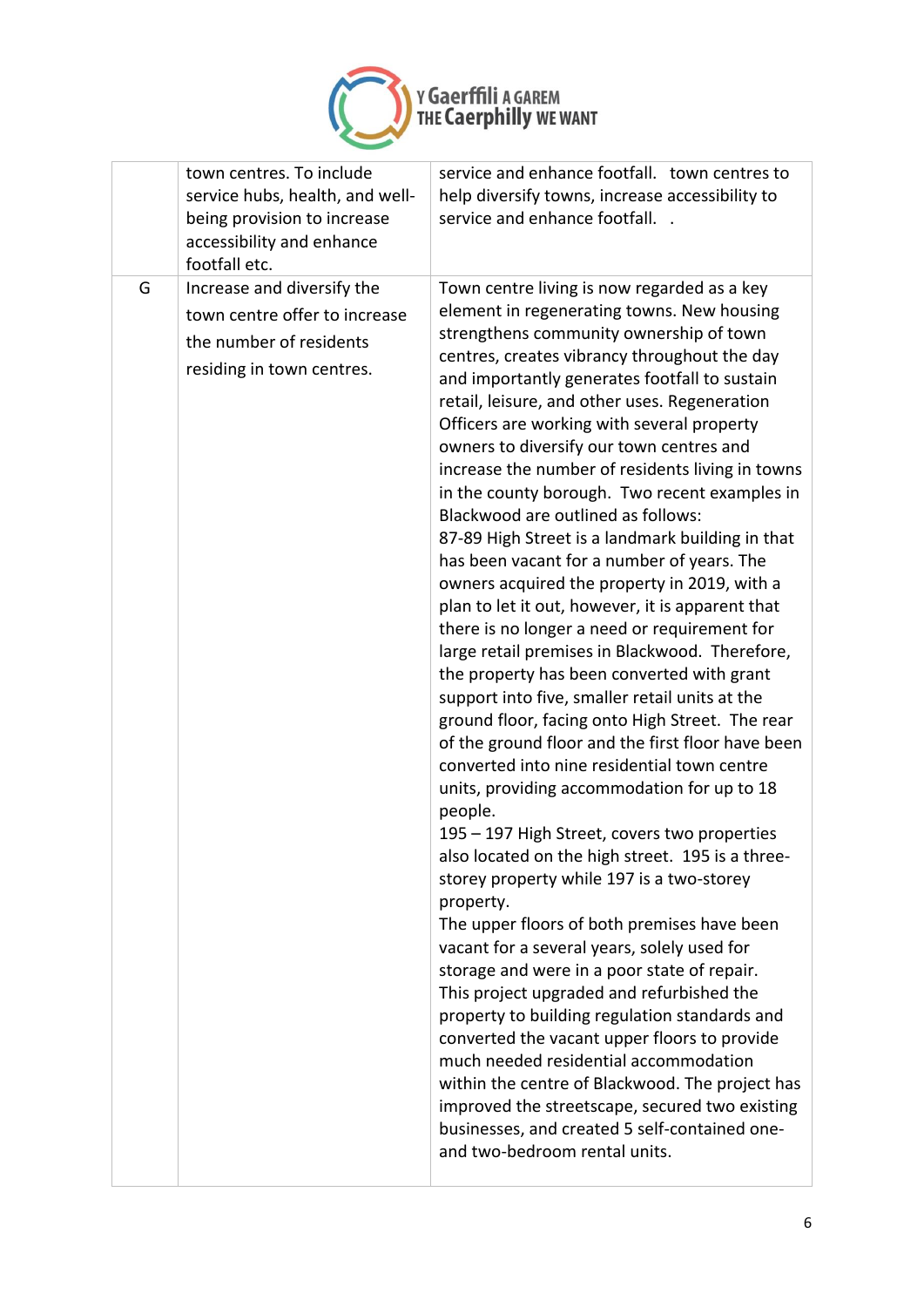

| H  | Identification of suitable town<br>centre sites and locations for<br>supporting and taking forward<br>Greening and Green<br>Infrastructure projects to<br>enhance well-being and<br>increase the sustainability of<br>towns. | NRW funded (£5k) a place-based look at assets<br>and opportunities in Ystrad Mynach, to help<br>bring the Green Infrastructure Strategy to life<br>on the ground. The focus was engagement with<br>the community to consider how they used<br>green spaces, what they valued, what the<br>barriers and opportunities were to using green<br>spaces if it is to be a greater part of people's<br>daily lives. This work needs to be replicated for<br>the 4 remaining Principal Town Centres.                                                                               |
|----|------------------------------------------------------------------------------------------------------------------------------------------------------------------------------------------------------------------------------|----------------------------------------------------------------------------------------------------------------------------------------------------------------------------------------------------------------------------------------------------------------------------------------------------------------------------------------------------------------------------------------------------------------------------------------------------------------------------------------------------------------------------------------------------------------------------|
| I. | Establishment of Markets and<br>Events programmes, enabling<br>promotion of local products<br>and strengthen links with<br>tourism and destination<br>management.                                                            | Funding secured from WG for a new Shop Local<br>Campaign in the run up to Christmas. There is a<br>planned programme of market events in town<br>centres in the run up to Christmas 2021 and<br>officers are actively working with the town<br>centre Market providers to provide support.<br>Provisional Town Centre Events Programme<br>planned for 2022.                                                                                                                                                                                                                |
| J  | Identify locations that are<br>suitable to be used as co-<br>working hubs for businesses,<br>public sector, third sector etc.                                                                                                | 2 Co-working hubs for business, public sector<br>and the third sector have been created with the<br>help of WG funding. The first of which is the<br>public sector hub located at Ty Penallta which<br>will be available when the building reopens,<br>and the second hub which can also be used by<br>the private and third sector is at the Winding<br>House in New Tredegar. Officers are actively<br>working with partners to identify other<br>locations that are suitable to be used as co-<br>working hubs and will progress these as funding<br>becomes available. |
| К  | Support business with their<br>training and development<br>needs and provide appropriate<br>training for potential<br>employees in partnership with<br>the college                                                           | Our CCBC Employment Programmes are<br>working in partnership with Coleg Y Cymoedd,<br><b>CCBC Service Areas and Local Business, to</b><br>develop tailored training pathways, to support<br>residents with the skills they need to move into<br>Hospitality, Construction and Care. The training<br>pathways provided, will give residents the<br>qualifications and experience they need to<br>move into their chosen sector and secure a<br>sustainable job.                                                                                                             |